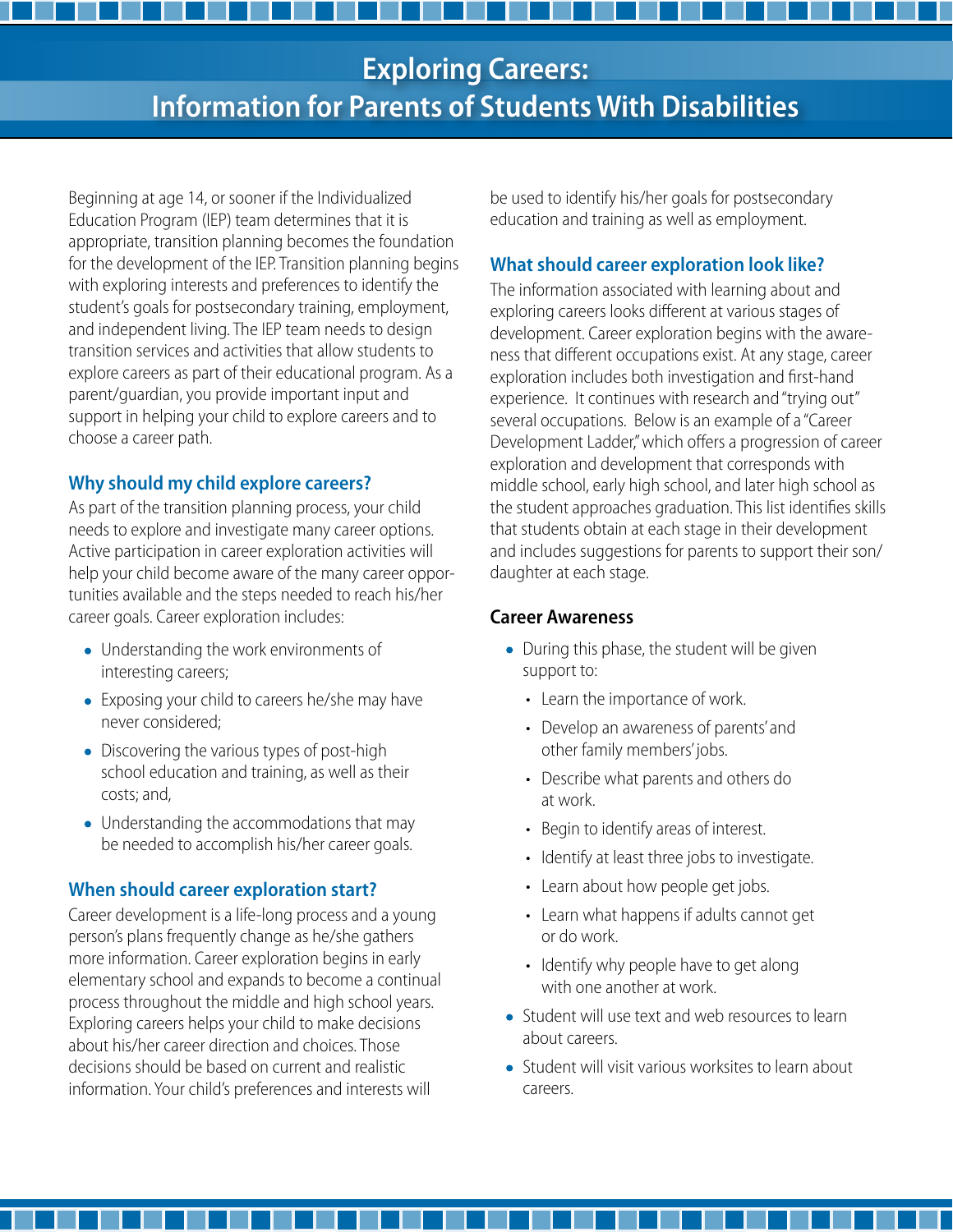# **How Parents Can Help**

- Talk to your child about the importance of work.
- Ask your child about jobs that might interest him/her.
- Encourage your child to express his/her preferences related to career experiences.
- Discuss various occupations when traveling or watching television.
- Have your child visit your job site, or that of a family member, if appropriate.
- Encourage your child to be as independent as possible.
- Teach and model appropriate social and workrelated behaviors.
- Participate actively in your child's IEP team meetings.

## **Career Exploration**

- During this phase, the student will be given support to:
	- Identify (via assessment) his/her preferences and interests for employment, for example, indoor vs. outdoor work, solitary vs. working with others, working with hands or machines vs. working strictly with their minds.
	- Identify work habits that are needed for successful employment.
	- Formulate questions about occupations.
	- Identify different ways to find out about different occupations.
	- Learn where to get applications and how to complete them.
	- Learn about the interview process.
	- Practice interviewing skills.
	- Identify his/her strengths, abilities, skills, learning styles, and special needs regarding work or specific jobs.
- Student will continue to use text and web resources and visit worksites to learn about careers.
- Student may be given an opportunity to job shadow, and/or to volunteer at various sites.

## **How Parents Can Help**

• Talk to your child about his/her interests and preferences.

- Find someone who works in your child's career interest area and arrange for your child to watch that worker for a day.
- Talk with your child about his/her experiences.
- Help your child to ask questions about the current career activity.
- Help your child to consider additional experiences for future explorations.
- Provide structure to assist your child with developing increased independence and responsibility for personal and school-related tasks.
- Teach and model appropriate social and workrelated behaviors.
- Discuss with your child any barriers related to his/her disability that need to be considered or addressed.
- Participate actively in your child's IEP team meetings.

#### **Career Preparation**

- During this phase, the student will be given support to:
	- Identify specific strengths and abilities regarding careers of interest.
	- Identify his/her special needs regarding specific careers of interest.
	- Request appropriate accommodations needed to be successful.
	- Describe the educational and work requirements of specific careers and jobs.
	- Identify where education and training can be obtained.
	- Identify the steps in acquiring the skills necessary to enter a chosen field or job.
	- Identify the worker characteristics, work habits, and skills in working with others that are required in a chosen field or job.
	- Complete an application or resume, and interview.
	- Identify and make contact with agencies that can provide support.
- Student may be given opportunities to prepare for careers through career and technical education (CTE) programs, job shadowing, work experience and/or paid employment.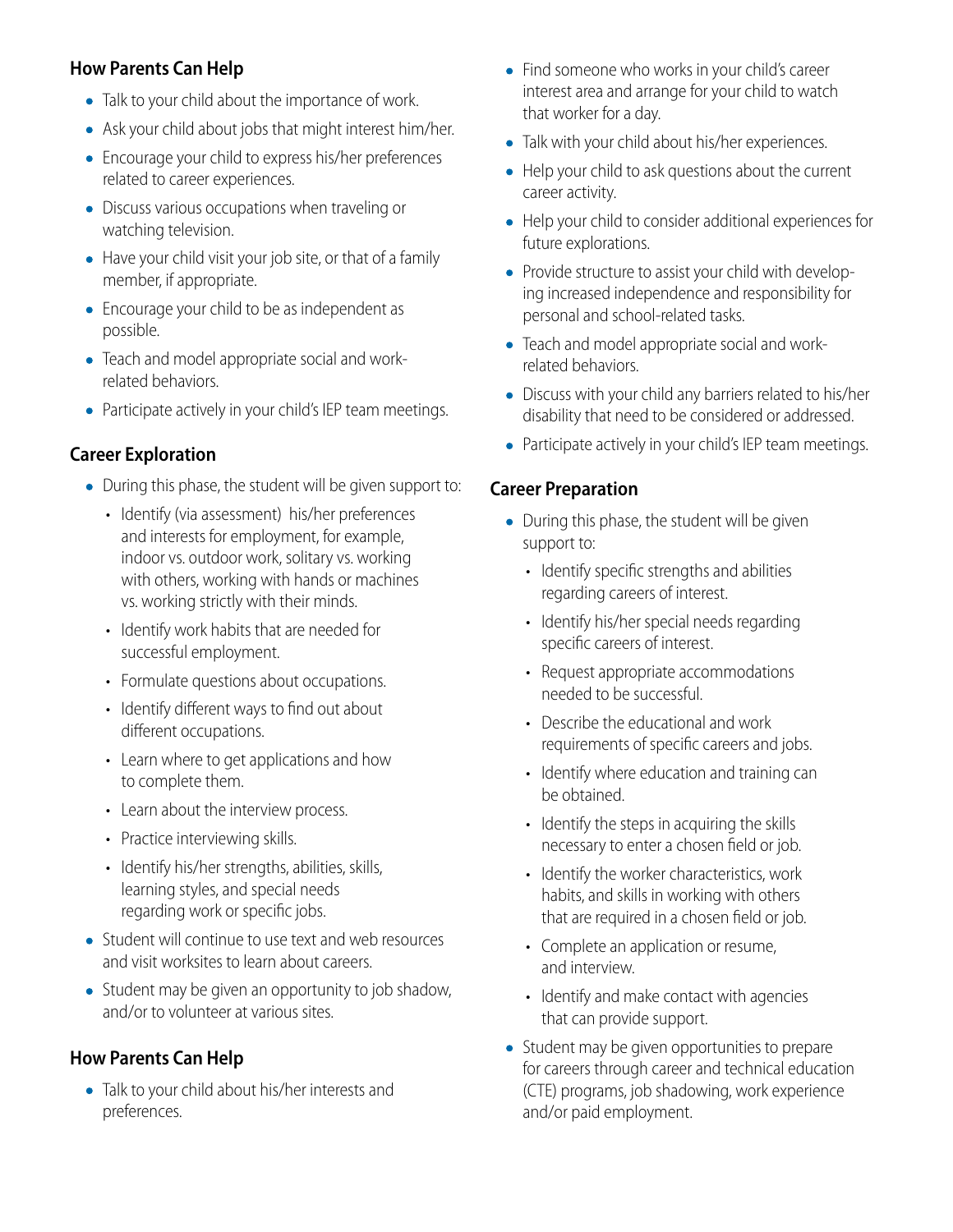### **How Parents Can Help**

- Help your child to understand how his/her disability can impact success in a particular career.
- Help your child to develop the self-determination and self-advocacy skills to appropriately request accommodations that will help him/her to be successful.
- Provide opportunities for your child to volunteer for organizations that hire people in his/her career interest area.
- Encourage your child to take part-time or summer jobs that relate to his or her career interest area.
- Help your child find a work-based learning experience related to his/her career interest area.
- Encourage your child to take responsibility for completing assignments, meeting deadlines, completing tasks at home, managing personal care, etc.
- Participate actively in your child's IEP team meetings.

### **What is a career portfolio and how can it help with transition?**

A career portfolio is a collection of your child's academic and work experiences, career interest assessments and personal achievements. A career portfolio enables your child to keep a record of important academic and career information that can be used in the future. When your child keeps all of this career and educational information in one place, it will be easily accessible when he/ she is ready to apply to college, apply for a job, or create a resume. Career portfolios can be paper and pencil, or electronic. Many schools require that each student create a career portfolio beginning in middle school and many IEP teams decide that a career portfolio is an important transition activity, and list this on the IEP. As a parent, you may want to discuss having a career portfolio as part of your child's transition process.

### **Where can our family find quality career information for exploration?**

There are many resources for career exploration. The career center, guidance office, or school library may be the first place to start. Your child's school or local library may also have a computerized career information delivery system (CIDS) to provide career information to your child. Every state has a local office of America's Career Resource Network (ACRN). ACRN is a nationwide network dedicated to helping young people and adults identify and provide the academic and career skills they need to become productive citizens, workers and community members. You can find the contact information for the ACRN office in your state by going to: www.acrnetwork. org and clicking on Network.

For more information:

Pennsylvania's Employment Site: www.pacareerlink.state.pa.us

Federal Employment Site: www.careervoyages.gov

Pennsylvania Career Zone (Online Career Interest Resources): www.pacareerzone.org

Pennsylvania Career Education and Work Standards Toolkit: www.pacareerstandards.org

O\*NET Online Comprehensive source of occupation information: http://online.onetcenter.org

Holland Self Directed Search: www.self-directed-search.com/Holland

Your Child's Career, A Website for Parents: www.yourchildscareer.org/careerplanning/ careerplan\_no\_plan.htm

PEPNET (for students who are deaf or hard of hearing): www.pepnet.org/itransition.asp

The National Collaborative on Workforce and Disability (NCWD/Youth): www.ncwd-youth.info/index.html

Occupational Outlook Handbook: http://stats.bls.gov/oco/

Portions adapted from *Why Should My Child Explore Careers: A Parent's Guide to Career Exploration*. Pennsylvania Department of Education, Bureau of Career and Technical Development.